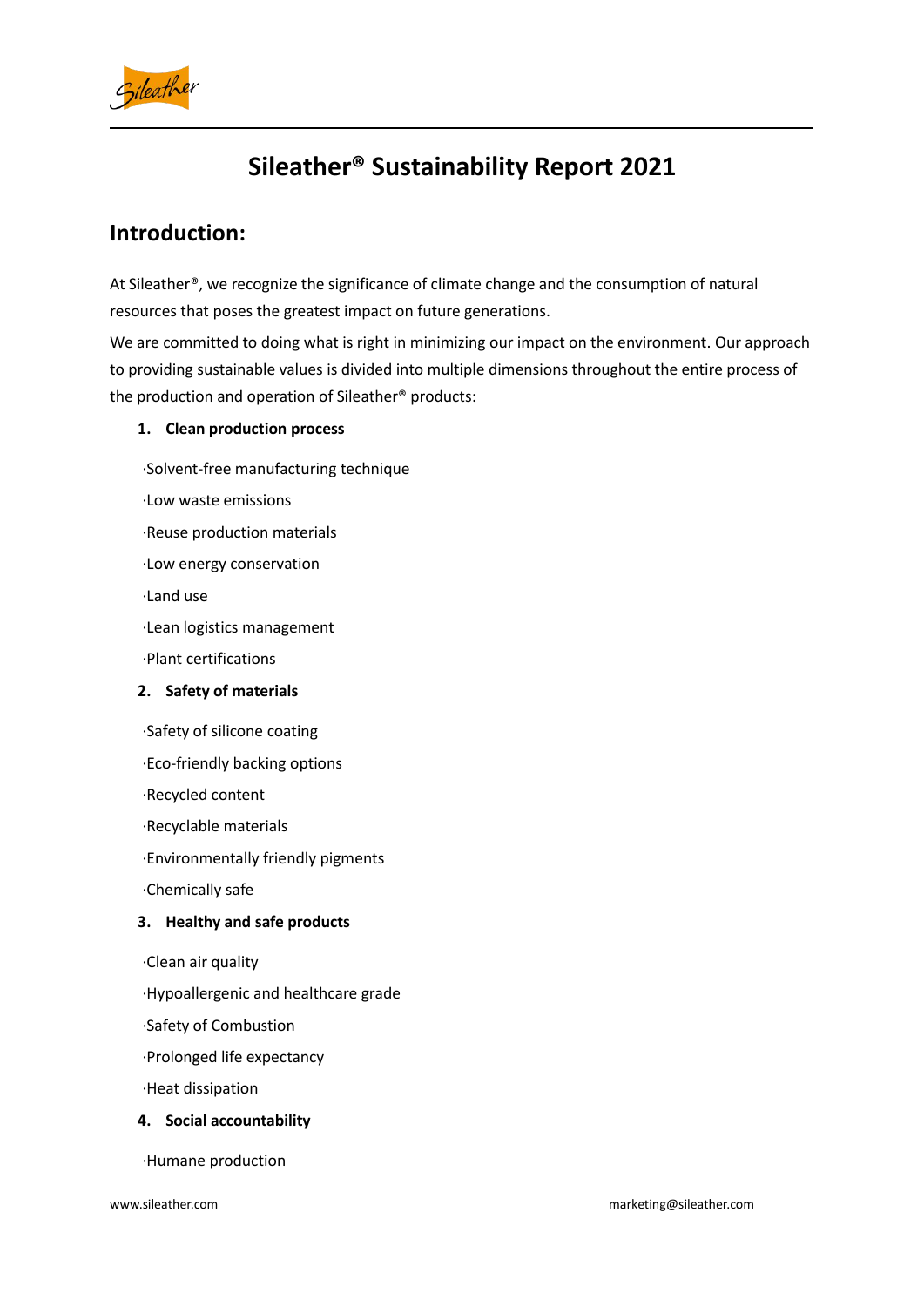

# **1. Clean and low energy consumption production process**

#### **·Solvent-free manufacturing technique**

Unlike traditional coated textiles (PVC and polyurethane) and leather manufacturing that often involves toxic solvents, butanone, and plasticizers, Sileather® adopts a solvent-free technique that ensures a safe and clean production process and environment. With no solvents being used, we further limit our waste emissions.

#### **·Low-waste emissions**

While many traditional leather manufacturers produce large amounts of wastewater and emissions from tanning, wet bass, and other production processes, the advanced production process that creates Sileather® fabrics produces virtually no wastewater.

Accordingly, there is no water pollution and zero solvent emissions in the production of our silicone fabrics. Sileather<sup>®</sup> does not decrease water quality, and only a small amount of waste gas is discharged after being safely treated via RTO combustors, activated carbon absorption, and UV photolysis.

#### **·Reuse production materials**

During the manufacturing and operation process, we reuse leftover raw materials for other production, recycle silicone waste rubber into monomeric silicone oil, reuse packaging materials including cardboard and polyester bags, and repurpose production materials such as using spent release paper for packaging.

#### **·Low energy conservation**

As there is no need to apply solvents, flame retardants, adhesives, or topcoat treatments, all of which are common methods to enhance upholstery performance and texture, the production of Sileather® has considerably low energy consumption in the industry.

#### **·Land use**

All Sileather® facilities do not create competition for, or deplete, food/medical resources. The majority of our of production materials are locally sourced to minimize our carbon footprint.

#### **·Lean logistics management**

[www.sileather.com](http://www.sileahter.com) **marketing@sileather.com** marketing@sileather.com Sileather® has implemented a lean approach to materials management and logistics that aims to achieve synergies and efficiencies that reduce both costs and our environmental impact, including CO2 emissions, energy use, water consumption, and waste. As part of our approach, our North America and European staff are all working remotely, and much of the work is completed by using online teamwork programs with paperless communications to increase efficiency and reduce our environmental footprint. In addition, we use multiple sub-contracted warehouses in different locations to keep products that meet the specific demands locally. We conducted analyses atour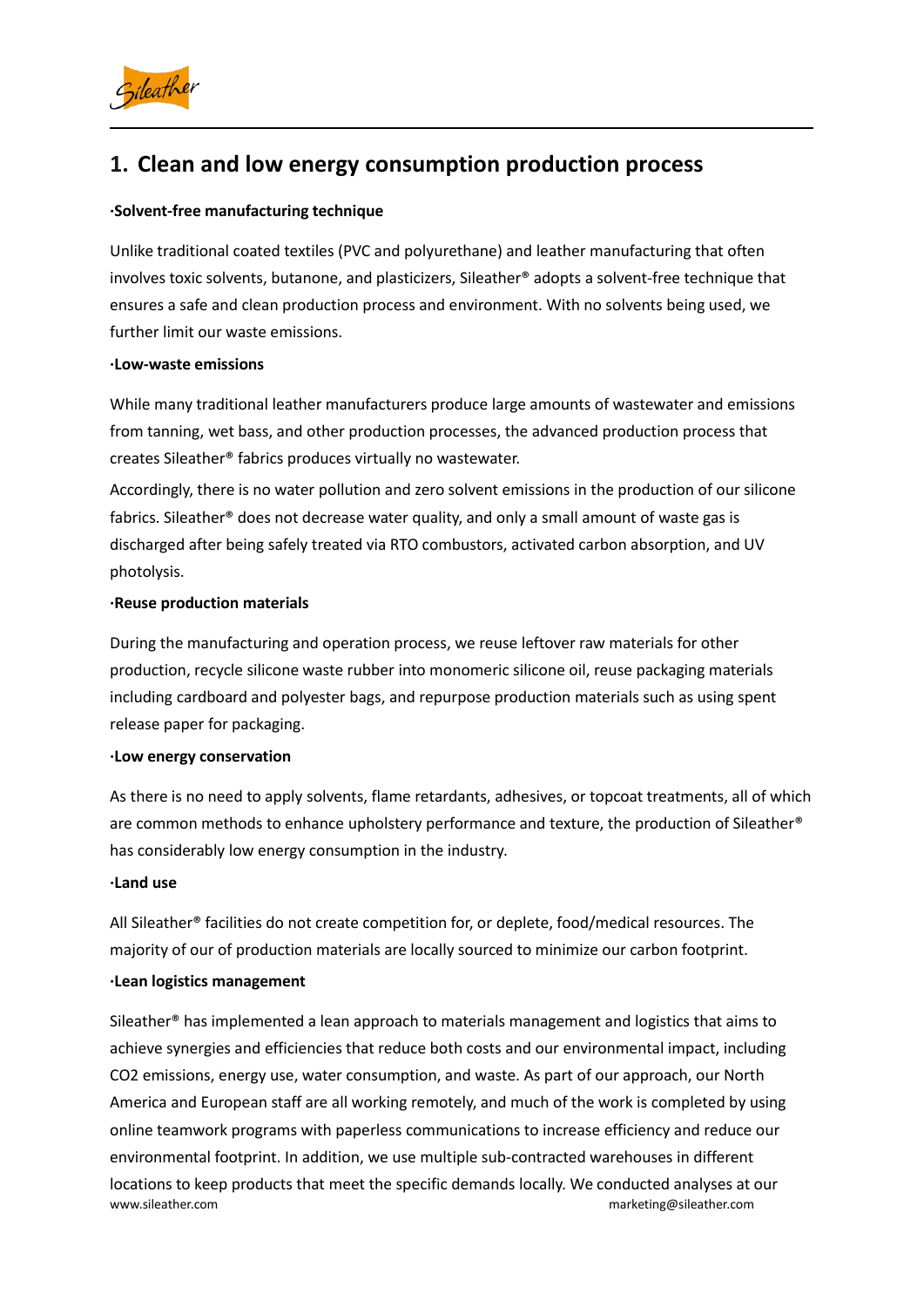

markets and customer preferences, and strategically track and plan our inventory distribution to minimize transportation distance and time, and to support local deliveries and pick-ups. These approaches allow us to simplify logistics and administration processes, minimize land use and energy, and reduce fuel and carbon emissions.

#### **·Plant certifications**

Our manufacturing facilities strives to meet the highest standards and are in the process of obtaining quality and sustainability certifications including - IATF16949, ISO9001, ISO14001 and ISO45001.

# **2. Safety of materials**

#### **·Safety of silicone coating**

Promoting the safety of materials is to reduce overall human and environmental health and safety risk through reducing inherent hazards. The composition of Sileather® is amazingly simple and therefore safe: 100% silicone coating and a textile substrate.

From its simple beginning as simple quartz sand, it is most abundantly available and can be found everywhere in the world. It requires no petroleum or petroleum-based products to produce the silicon compound unlike many other textile coatings. Once it is processed, silicone becomes a familiar material that has been proven safe to use everywhere: baking mats, oven gloves, pacifiers, eye contacts, medical devices, and now, Sileather®: 100% silicone coated fabrics.

#### **·Eco-friendly backing options**

Concerning the backing materials of Sileather®, we offer a variety of recycled, recyclable, and renewable materials that are strategically sourced as our textile options.

#### **·Recycled content**

The recycled content for polyester backing can be up to 100%. Using recycled silicone coating with recycled backing, the total recycled content of Sileather® can reach up to 90%. Renewable and biodegradable materials such as organic cotton can be utilized as a more environmentally friendly option.

#### **·Recyclable**

The process for recycling Sileather<sup>®</sup> can be attained by separating the silicone from the backing textiles and recycling the two parts individually. Another option is to upcycle Sileather® with local partners by turning the scraps into accessory products.

#### **·Environmentally friendly pigments**

To further ensure the safety of the material, all pigments are strictly sourced according to eco-friendly standards, many of which are food-grade. Sileather® has referenced the DIN 54231 standard and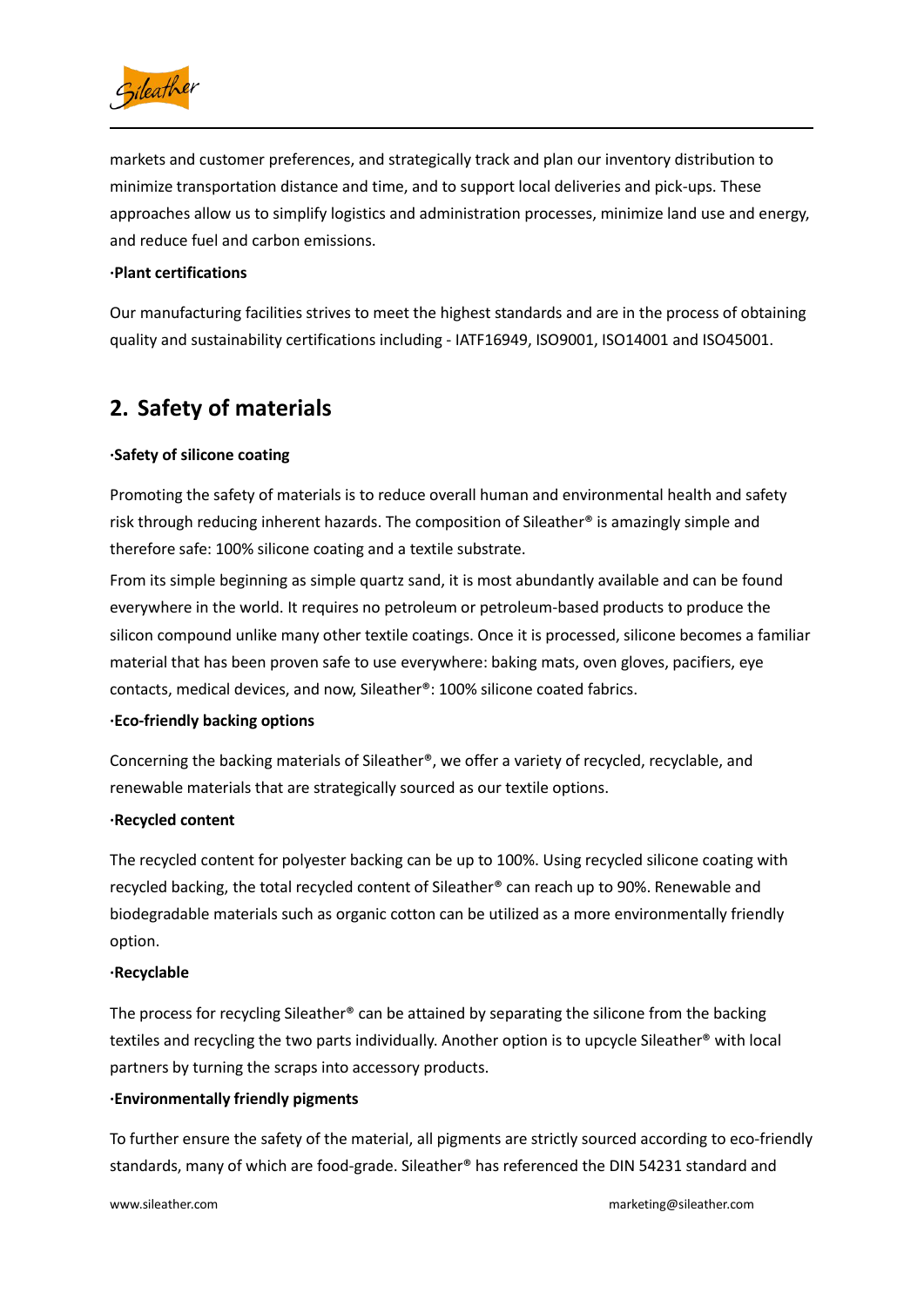

does not use carcinogenic dyes, allergenic dyes and other dyes prohibited by the EU.

#### **·Chemical safe**

Coated fabrics are often produced with hazardous chemical additives and flame retardants to achieve higher performances such as hydrolysis resistance, cleanability, softness, and flame resistance. These products continuously release hazards into the air over time that cause health concerns to humans and the overall environment. Leading hospitals have launched the Healthier Hospitals Safer Chemicals Challenge to promote healthy interiors by eliminating the use of formaldehyde, perfluorinated compounds, polyvinyl chloride (PVC), antimicrobials, and all flame retardants. Sileather® materials meet all the requirements of their goal and contain no biocides, antimicrobials, plasticizers, formaldehyde, mercury, PFCS, BPA, or the other harsh chemicals. Sileather® is inherently flame resistant and does not require the use of flame retardants. Sileather® materials are compliant with RoHS, REACH, California Prop 65, CAL 01350, and AB2998, and qualifies for these international and domestic environmental programs: LEED v4, GREEN GLOBES, BREEAM, BREEAM INTERNATIONAL, LIVING BUILDING CHALLENGE, CHPS, US EPA FEDERAL PURCHASING

### *View our indoor [advantage](https://www.scscertified.com/products/cert_pdfs/Guangzhou%20Xibo_Sileather_2021_SCS-IAQ-04475_s.pdf) gold certificate*

**RoHS** - Detection is mainly concerned with heavy metals (lead, mercury, cadmium, hexavalent chromium) and some flame retardants (polybrominated biphenyls and polybrominated diphenyl ethers).

**REACH** - Detection is mainly for heavy metals, dyes intermediates, perfluorinated compounds, flame retardants, pigments, anti-ultraviolet agents, chemical solvents, and other toxic substances (currently 169 items).

**California Prop 65, & CAL 01350 -** The exposure of a listed chemical poses "no significant risk level" for cancer causing chemicals or "no observable effect level" for chemicals causing birth defects or reproductive harm.

**California AB-2998** – Prohibiting Flame Retardants in Juvenile Products, Upholstered Furniture and Mattresses.

# **3. Healthy and sustainable products in use**

### **·Clean air quality**

We take a long-term approach when considering the production of Sileather® and want to do our part to minimize the impact on environment while providing a high-performance product as the alternative solution to traditional coated fabrics.

The philosophy of Sileather® is "made with simplicity," which includes a solvent and additive-free production process that promotes good air quality with ultra-low volatile organic compounds (VOCs).

[www.sileather.com](http://www.sileahter.com) **marketing@sileather.com** marketing@sileather.com Effects of having VOCs can be shown from this example: when a room reaches certain concentration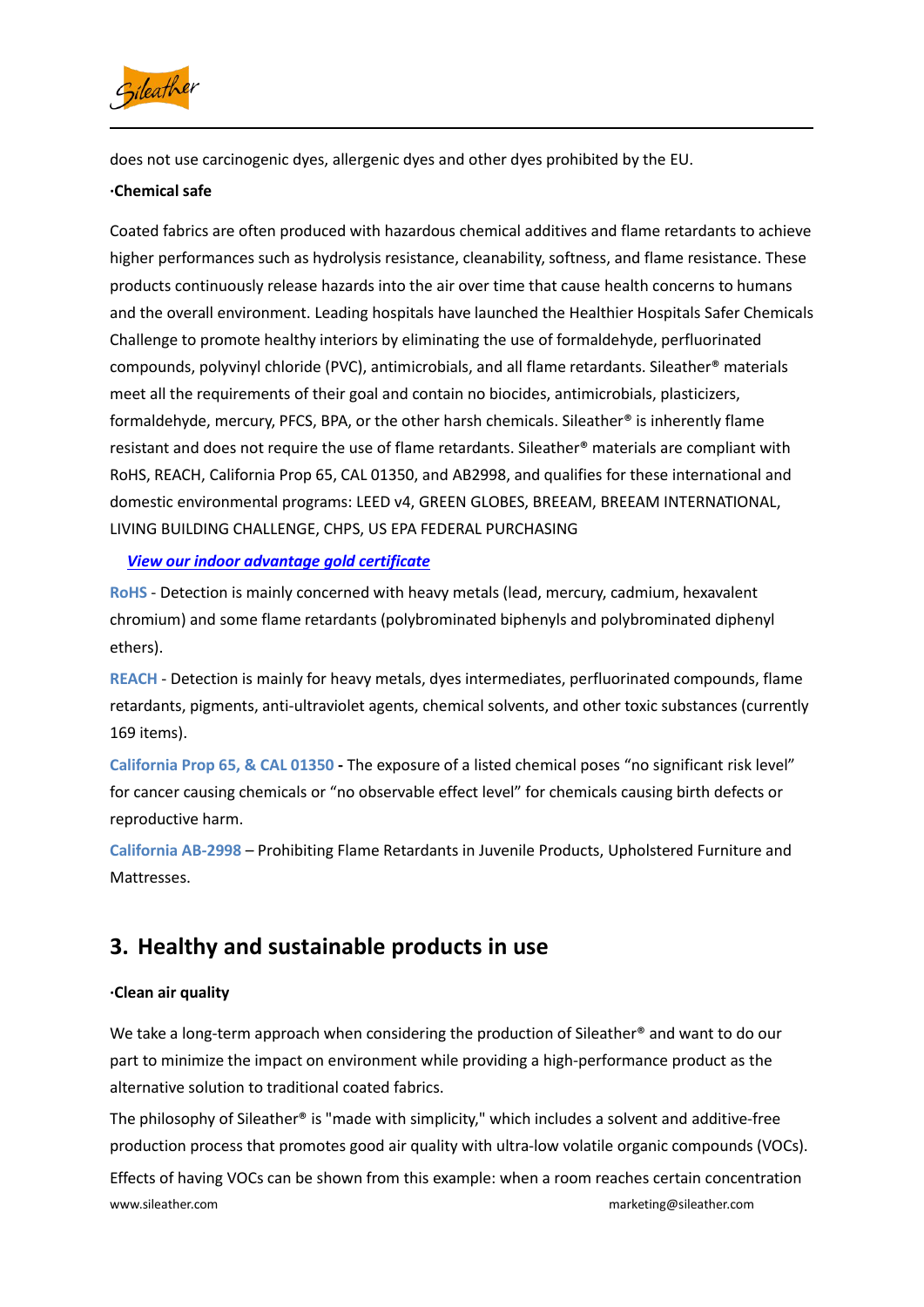

of VOCs, the air and environment in it can cause headaches, nausea, vomiting, fatigue, and other symptoms, including severe convulsions, coma, damaging to the liver, kidneys, brain, and nervous system, resulting in memory loss and other serious consequences.

Comparatively, PVC and polyurethane fabrics may and, oftentimes, do contain odorsthat are caused by plasticizers and other chemicals that often are caused from solvents (DMF, methyl ethyl ketone, formaldehyde), finishing agents, fatliquors, and flame retardants. Waterborne polyurethane also remains as polyisocyanates and amines. As Sileather® fabrics do not contain many of these odor causing chemicals, our products are odorless and have been tested with ultra-low VOCs and certified as Indoor Advantage Gold. It is among the healthiest fabrics, making it perfect for use around children, hospitals, hotels, boat cabins, trains, and enclosed spaces.

#### **·Hypoallergenic and healthcare grade**

Sileather® silicone fabrics are made with the same material as pacifiers and are safe and gentle enough even for babies' skin. Other applications of silicone include catheters, contact lens, swimming ear plugs, baking molds, among many other medical device grade and food grade devices. Sileather<sup>®™</sup> has been tested for the biocompatibility tests that are typically required by healthcare and medical devices: CYTOTOXICITY (MEM ELUTION) [ISO-10993-5] with a passing score; and SKIN IRRITATION [ISO-10993-10] as a negligible irritant. Both tests were conducted in compliance with the US FDA Good Laboratory Practice (GLP) regulations, as directed in 21 CFR PART 58. This means that prolonged exposure to Sileather® fabrics will not cause irritation to skin and ishypoallergenic.

#### **·Safety of combustion**

Upholstered furniture flammability testing is designed to ensure that the materials meet standards and regulations to help mitigate the intensity of household and commercial building, transportation vehicle fires. Without using flame retardants, Sileather® materials have passed and exceeded a wide range of flammability tests from households, commercial buildings including offices, hospitals, hotels, restaurants, and public transportation such as trains, cruise ships, and automotive. Besides a natural low smoke density, Sileather® contains low combustion gas toxicity. The combustion products from silicone coating are simply water, carbon dioxide, and silica; whereas the combustion products of PVC and PU coatings are highly toxic and suffocating. The typical combustion products of PVC coating includes: HCI, dioxins, carbon dioxide, benzene ring compounds, and the combustion products of PU coating often includes hydrogen cyanide, cyanophosphoric acid, co2, and phosphorus-containing compounds.

#### **·Heat dissipation**

In hot weather, upholstered furniture using Sileather® provides a cool and dry touch compared to traditional faux leather seating. This not only helps users to stay cool and comfortable, but also helps limit the usage of air conditioner, which further helps to reduce greenhouse emissions. The mechanism behind is due to the silicone properties.